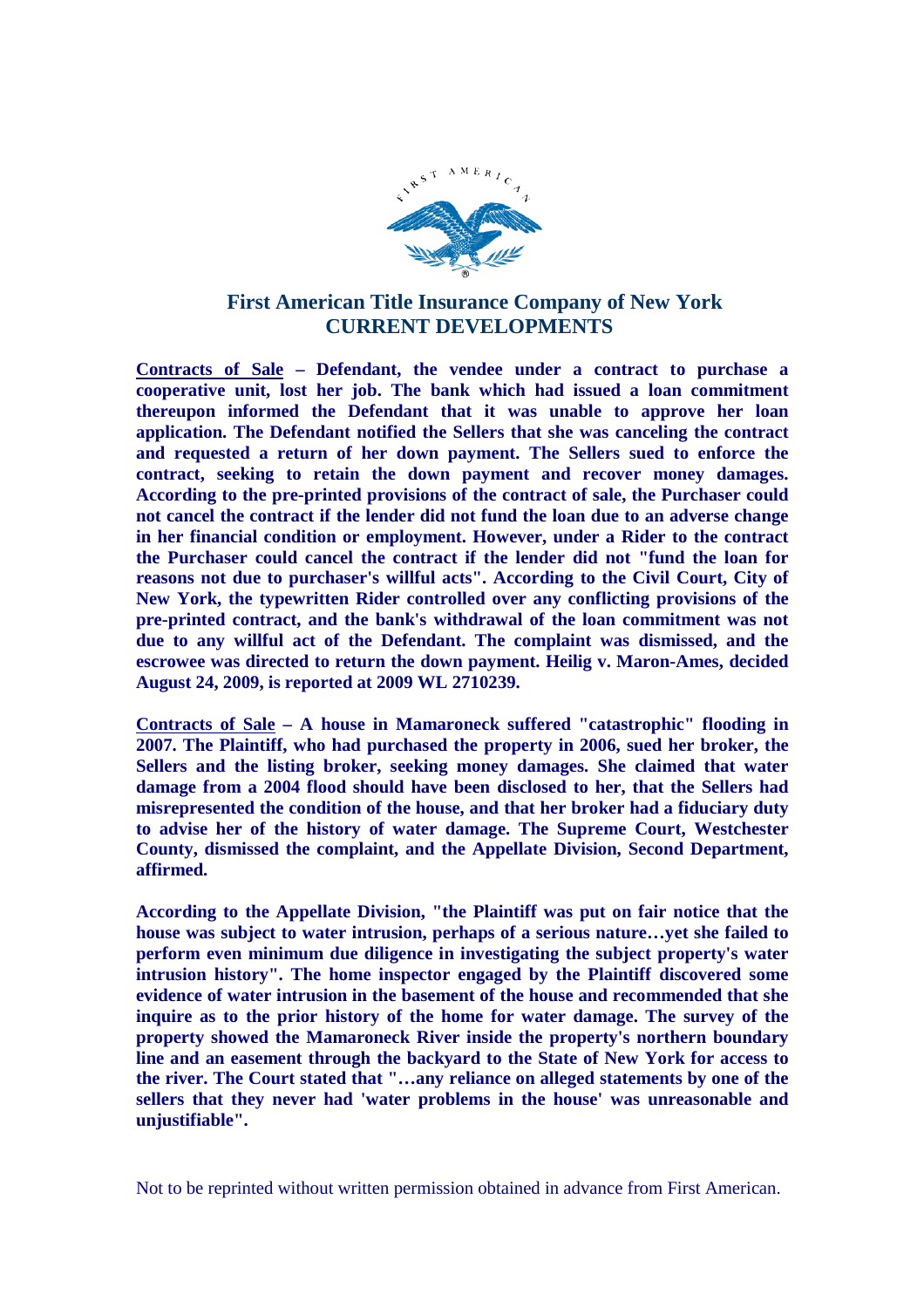**The Plaintiff did not claim active concealment of a condition, the contract of sale provided that the property was being sold "as is" (a representation that there was no seepage was stricken from a Rider to the contract of sale), the Sellers gave the Plaintiff a \$500.00 credit in lieu of a Property Condition Disclosure Statement under Real Property Law, Title 14 ("Property Condition Disclosure in the Sale of Residential Real Property"), and there was otherwise no affirmative duty to disclose the history of water damage. As to the claim against the Plaintiff's broker, since the Plaintiff was on notice of a water intrusion in the basement of the property, her damages were not directly caused by her broker's conduct. Daly v. Kochanowicz, decided August 18, 2009, is reported at 2009 WL 2516932.**

**Cooperatives/"Unsold Shares" – The surviving proprietary lessee of a cooperative unit in a building in New Rochelle purchased the apartment with her mother from the Sponsor in 1986. The unit had been occupied by a tenant when it was purchased and it had been continuously rented. The Petitioner-proprietary lessee claimed that she was the holder of "unsold shares" and, therefore, no consent of the cooperative corporation's Board of Directors was required to transfer of the unit. To be the holder of unsold shares under the cooperative corporation's offering plan and under the proprietary lease (i) the apartment must have been occupied by another person when the building converted to common ownership, (ii) the apartment must not have been occupied by the proprietary lessee and his or her successor and (iii) the original purchaser of the shares must have been either "produced" as the holder of unsold shares by the Sponsor when title to the building was transferred to the cooperative corporation or "designated" as the holder of unsold shares by the Sponsor after the cooperative closing. The Civil Court, New Rochelle, held that the proprietary lessee was not the holder of unsold shares, notwithstanding that the shares attributed to the apartment were listed as "unsold shares" in an amendment to the Offering Plan. The unit was purchased by Petitioner and her mother after the cooperative corporation took title and they were not "designated" by the Sponsor as the holders of unsold shares. The contract of sale under which the cooperative corporation sold the apartment to the Petitioner and her mother did not identify the shares as "unsold shares" or the purchasers as the "designated" holder of unsold shares. 210-220-230 Owners Corp. v. Arancio, decided July 21, 2009, is reported at 2009 WL 2356893.**

**Equitable Mortgage – Plaintiff-lender funded the purchase money financing for a closing to an attorney who, after paying off the Seller's existing mortgage, absconded with the balance of the proceeds. The deed and the "purported" purchase money mortgage were not recorded. The Supreme Court, Westchester County, imposed an equitable mortgage on the property in favor of the Plaintiff, but the ruling of the lower court was reversed by the Appellate Division, Second Department. The Appellate Division held that the Plaintiff had not made a prima facie showing that it intended to create a mortgage on the property. Fremont Investment & Loan v. Delsol, decided September 8, 2009, is reported at 2009 WL 2884728.**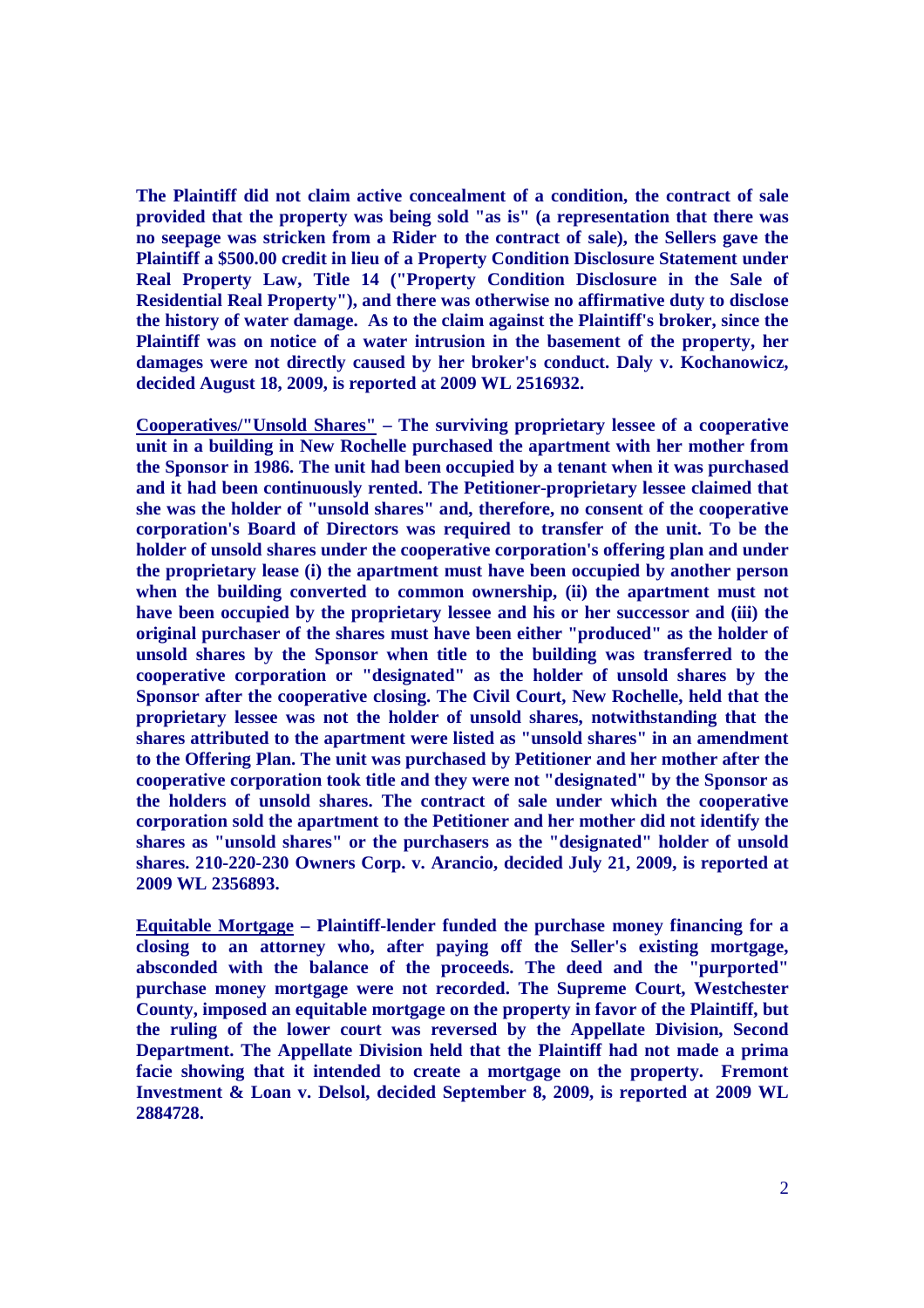**Foreclosures/Tax Liens/Notice – Property in Hempstead, in Nassau County, was owned of record by Rose Rainey ("Rainey"), who died intestate in 1986. Letters of Administration were issued for the Rainey Estate to the Public Administrator of Nassau County. William Simpkins ("Simpkins"), who appears to have been her sole distributee, died in 1994; his Will left all of his property to his cousin, Abraham Lincoln Calhoun ("Calhoun"), who died in 2000. The Plaintiffs, co-Administrators of the Estate of Calhoun, claimed to be his non-marital children and the only distributees of his Estate.**

**In the foreclosure of a tax lien by Florence Toledano ("Toledano") in 2002, only the Public Administrator for the Rainey Estate, an occupant of the property, and the third-party holder of a tax lien were named as defendants and served with notice. The Plaintiffs, claiming that they should have been given notice of the foreclosure, brought an Action to vacate the foreclosure, the tax deed to the current owners of record, and the purchase money mortgage made by the current record owners.**

**The Surrogate's Court, Nassau County, granted the Plaintiffs' motion for summary judgment. A title search done for Toledano had disclosed that Rainey was deceased, that she was survived by Simpkins, who had also died, and whose Will left his Estate to Calhoun. In addition, the Nassau County Treasurer's records indicated that Calhoun had paid the property's prior real estate taxes. Further, Calhoun's niece, in a 2000 letter to Toledano, advising that she, as his Guardian, would be applying for an extension of time to redeem the tax delinquency, noted that Calhoun had 19 year-old twin children. Accordingly, Toledano was aware that Calhoun had children and should have at least provided them with notice by publication. The children were therefore not bound by the foreclosure judgment. Robinson v. Singh, decided June 30, 2009, is reported at 2009 WL 1904686.**

**Future Estates - In December 2006, Plaintiff's father executed and recorded a deed to the Plaintiff reserving a life estate and "the power to appoint the remainder and/or Grantor's life use in the premises [by a deed] to…any one or more of the issue of the Grantor". In December 2007, the father executed and recorded a second deed to his two other sons, exercising his reserved power of appointment and making the other sons the sole owners of the property. The father and the two other sons sought to eject Plaintiff from the premises, and Plaintiff, in turn, commenced an Action for a declaration that the 2007 deed was a nullity. The Supreme Court, Montgomery County, confirmed Plaintiff's title under the 2006 deed, subject to the father's life estate, but the Appellate Division, Third Department, reversed the decision of the lower court. According to the Appellate Division, Plaintiff's interest under the 2006 deed "was a future estate because it gave him no present right of enjoyment or possession and would ripen into ownership of the property only upon the termination of his father's life estate". The 2007 deed, which conveyed the remainder interest to the Plaintiff's siblings, divested Plaintiff of his remainder interest. Voght v. Voght, decided July 9, 2009, is reported at 2009 WL 1956165.**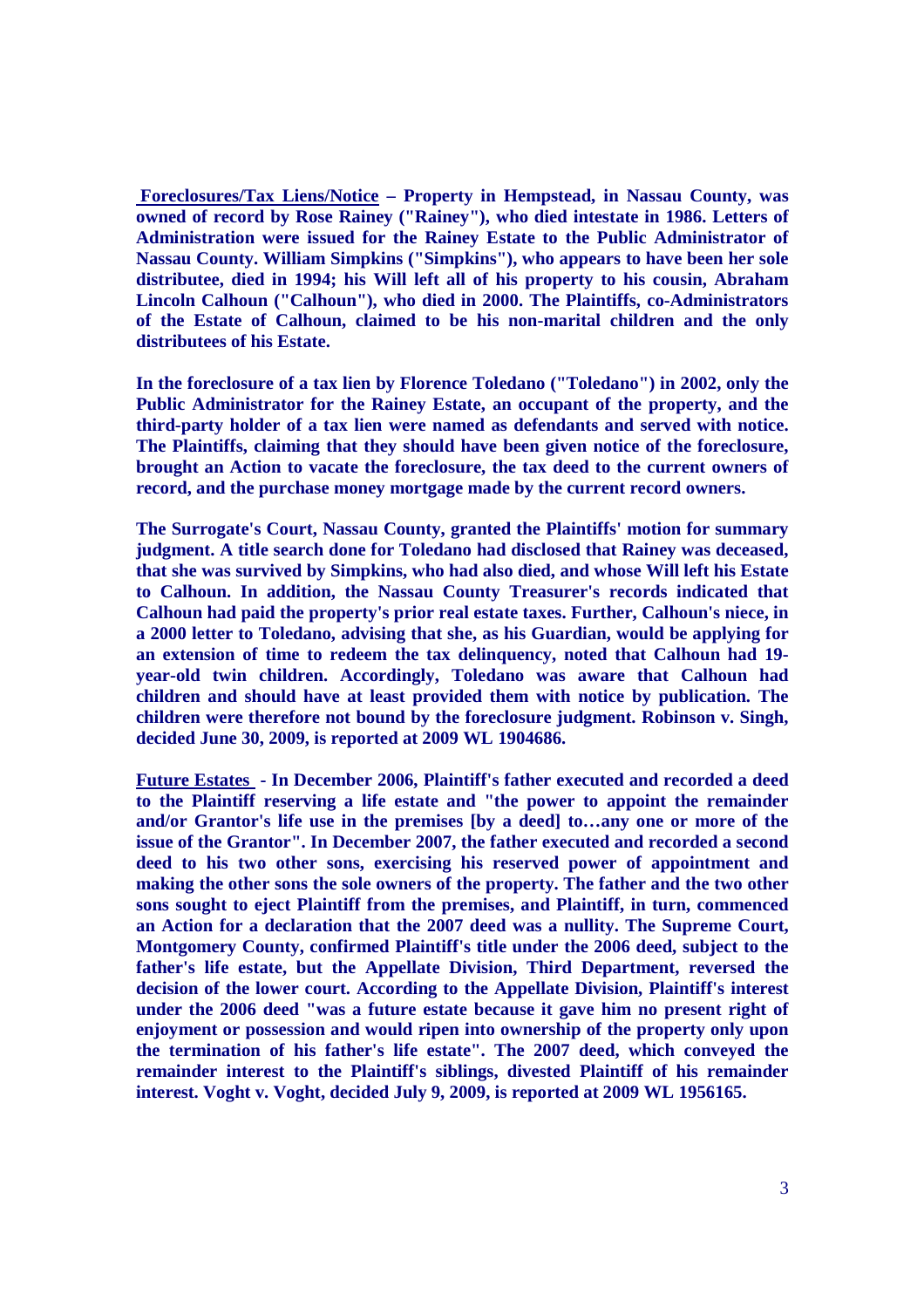**Lien Law – The Supreme Court, New York County, cancelled a mechanic's lien filed after the recording of a Declaration of Condominium against the prior base tax lot, for failure to comply with the requirements of Lien Law Section 9 ("Contents of notice of lien"). The Court, however, on reargument granted the lienor's motion to amend its mechanic's lien nunc pro tunc to reflect the new condominium tax lots. The mechanic's lien substantially complied with the Lien Law in all other respects, it was filed only ten days after the recording of the Declaration, and the Sponsor, for whom the work was performed, was the sole owner of all of the units affected by the filing of the mechanic's lien on the date the lien was filed. A mechanic's lien filed against a former superseded tax lot number would be invalid if it was filed after the Declaration was recorded and condominium units were sold to third parties. East Coast Electric, Inc. v. 1200 Fifth Avenue Associates, LLC, decided July 10, 2009, is reported at 2009 WL 2883418.**

**Mortgage Foreclosure – An Action was commenced to foreclose a mortgage executed by Ronald Ralph Torres and Carmen L. Torres. In its complaint, the Plaintiff also sought a deficiency judgment against Mr. Torres, who was the sole obligor under the note. However, Mr. Torres had died more than two years prior to the commencement of the foreclosure. Accordingly, the Supreme Court, Suffolk County, dismissed the plaintiff's claims for foreclosure and for the recovery of any deficiency judgment against Mr. Torres, amending the caption of the action to drop him as a party defendant. "A claimant may not bring a legal action against a person already deceased at the time of the commencement of such action, but instead, must proceed against the personal representatives of the decedent's estate". Deutsche Bank v. Torres, decided July 10, 2009, is reported at 2009 WL 2005599.**

**Mortgage Foreclosures - The Current Developments issue of December 20, 2007 reported that Kings County Justice Herbert Kramer, in Bardi v. Morgan, decided October 16, 2007 and reported at 2007 WL 3023001, ruled that "[i]n any case where an auction sale has been scheduled more than one year after the entry of the judgment of foreclosure and sale, the Notice of Sale is invalid and the Clerk of this Court is directed to reject it, unless an amended and updated order of reference and a supplementary foreclosure judgment reflecting the corrected amount is provided". In GRP Loan LLC v. Ivery, decided July 21, 2009, Justice Kramer denied the foreclosing Plaintiff's argument that one year from the date of the entry of the judgment had not expired, such that an updated order of reference was not required, since an intervening bankruptcy had stopped the "Bardi clock" from running. The Plaintiff was directed to submit an order for the appointment of a referee to conduct an updated reference and to submit a supplemental judgment. Justice Kramer also ordered that a settlement conference be conducted, notwithstanding that the date on which the loan was made was outside the scope of Civil Practice Law and Rules Rule 3408 ("Mandatory settlement conference in residential foreclosure actions"). The decision is reported at 2009 WL 2170225.**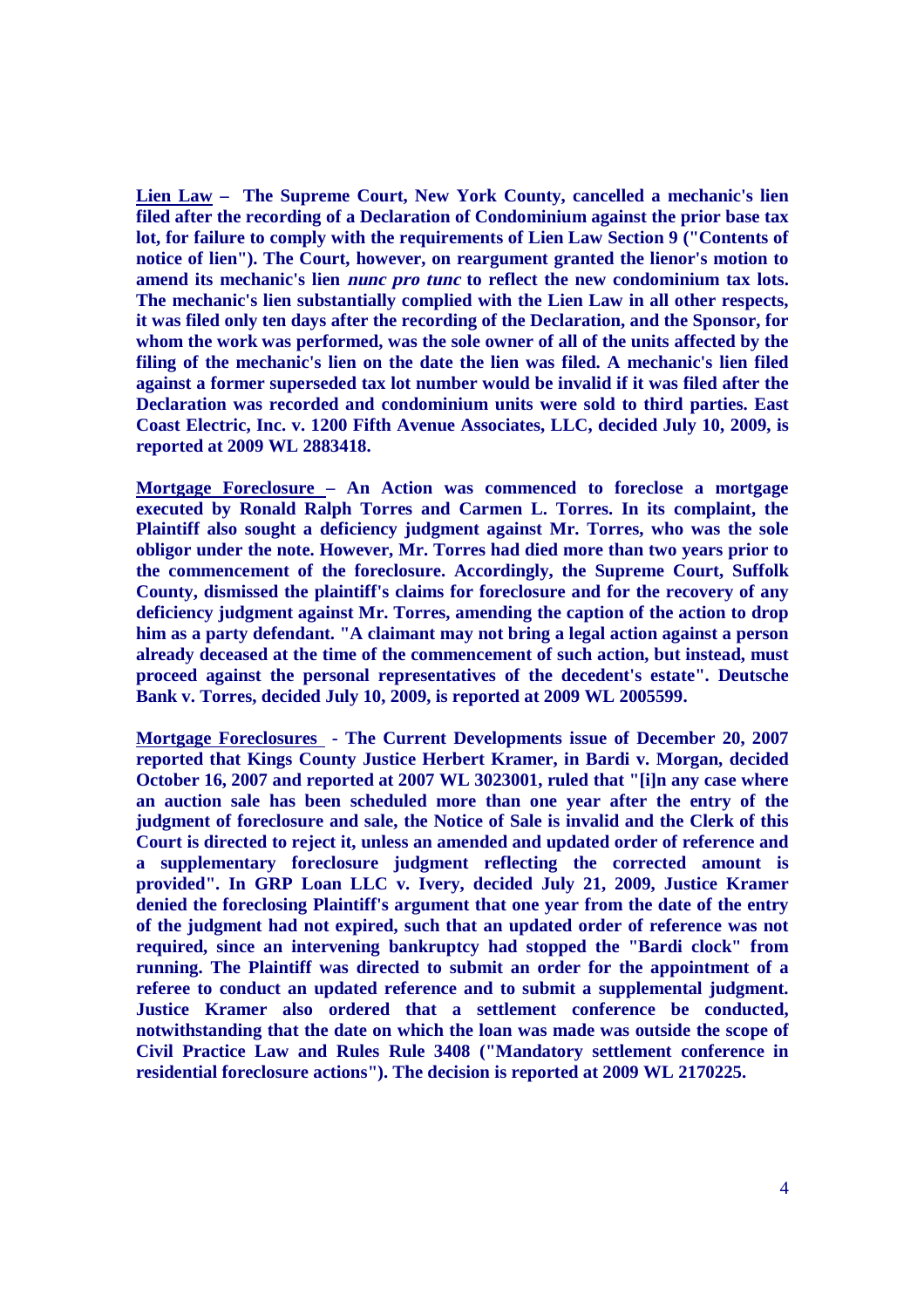**Mortgage Foreclosure – A mortgage being foreclosed was assigned by MERS to the Plaintiff by an assignment executed by an attorney on behalf on MERS "by [a] Corporate Resolution dated 8/27/07". Justice Schack, of the Supreme Court, Kings County, held that since neither a corporate resolution nor a power of attorney to the person executing the assignment were recorded with the assignment, the Plaintiff lacked standing. According to the Court, "[t]o foreclose on a mortgage, a party must have title to the mortgage. The instant assignment, without a recorded corporate resolution or power of attorney, is a nullity". The Plaintiff was granted leave to again move for summary judgment within sixty days of the Court's ruling, on submission to the Court of (i) a copy of a valid assignment of the mortgage to the Plaintiff, (ii) an explanation of why MERS and the Plaintiff were represented by the same counsel, and (iii) an affidavit of an officer of the Plaintiff explaining why it purchased a non-performing loan 161 days in arrears on the date of the assignment. HSBC Bank USA, N.A. v. Vasquez, decided August 21, 2009, is reported at 2009 WL 2581672.**

**Mortgage Foreclosure – Justice Mayer, of the Supreme Court, Suffolk County, denied a foreclosing lender's application for an Order of Reference without prejudice and with leave to resubmit upon proper papers, due to the lender's failure to submit the following "evidentiary proof", which the Justice ruled is required under the so-called Subprime Lending Reform Act (Chapter 472 of the Laws of 2008) and related statutes:**

**1. Proof, including an affidavit by one with personal knowledge, as to whether the loan in foreclosure is a "subprime home loan", as defined in Real Property Actions and Proceedings Law ("RPAPL"), Section 1304 ("Required prior notices") or a "high-cost home loan", as defined in Banking Law, Section 6-l ("High-cost home loans");**

**2. Proof of compliance with the requirements of Civil Practice Law and Rules Section 3215(f) ("Default judgment"), including but not limited to a proper affidavit of facts by the Plaintiff or its agent, "provided there is proper proof in evidentiary form of such agency relationship, or a complaint verified by Plaintiff and not merely by an attorney or non-party, such as a servicer, who has no personal knowledge";**

**3. Proof, including an affidavit from one with personal knowledge, of the proper assignment(s) of the subject mortgage, sufficient to establish the plaintiff's ownership of the note and mortgage (as the foreclosing Plaintiff had assigned the mortgage back to the original lender before the foreclosure was commenced);**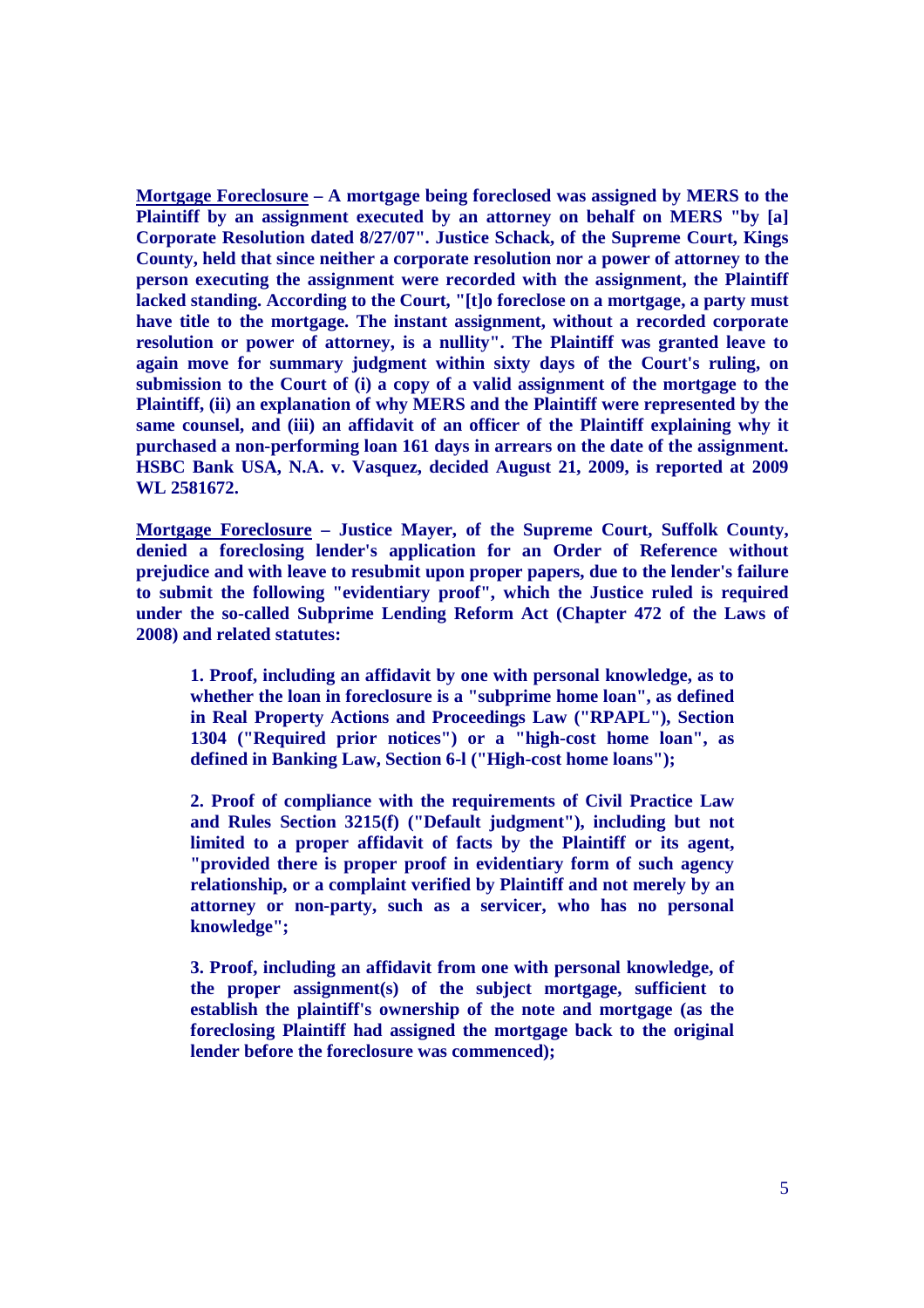**4. Proof, including an affidavit from one with personal knowledge, of proper compliance with the time and content requirements specified in the notice of default provisions in the mortgage, and proof of proper service of said notice;**

**5. Proof, including an attorney's affirmation, of compliance with the form, type size, type face, paper color and content requirements for foreclosure notices, pursuant to RPAPL Section 1303 ("Foreclosures; required notices") (for a foreclosure involving owner-occupied one-tofour family dwellings), as well as an affidavit of proper service of such notice; and**

**6. Proof, including an attorney's affirmation, of compliance with the form, content, type size, and type face requirements of RPAPL Section 1320 ("Special summons required in private residence cases") regarding special summonses (for a foreclosure involving residential property containing not more than three units), and evidentiary proof of proper service of said summons.**

**Since the Action was commenced prior to September 1, 2008, no final judgment had been issued, and the Plaintiff had failed to show that the loan in foreclosure was not a "subprime home loan" or a "high-cost home loan", the Court held that the Defendant-homeowner was entitled to a settlement conference.**

**Further, according to the Court, "…with regard to any future applications by the plaintiff, if the Court determines that such applications have been submitted without proper regard for the applicable statutory and case law, or without regard for the required proofs delineated herein, the Court may, in its discretion, deny such applications with prejudice and/or impose sanctions….and may deny those costs and attorneys fees attendant with the filing of such future applications". Deutsche Bank Trust Company Americas v. Eisenberg, decided June 23, 2009, is reported at 2009 WL 1789407.**

**Mortgage Foreclosure/"Quiet Title Act" – The United States was named a defendant in a mortgage foreclosure on property in which it leased space for the Social Security Administration. The United States District Court for the Eastern District of New York, on motion of the fee owner, dismissed the action for lack of subject matter jurisdiction based on 28 U.S.C. Section 2409a ("Real property quiet title actions"), known as the "Quiet Title Act", which states that "[t]he United States may be named as a party defendant in a civil action under this section to adjudicate a disputed title to real property in which the United States claims an interest, other than a security interest or water rights…" According to the Court,**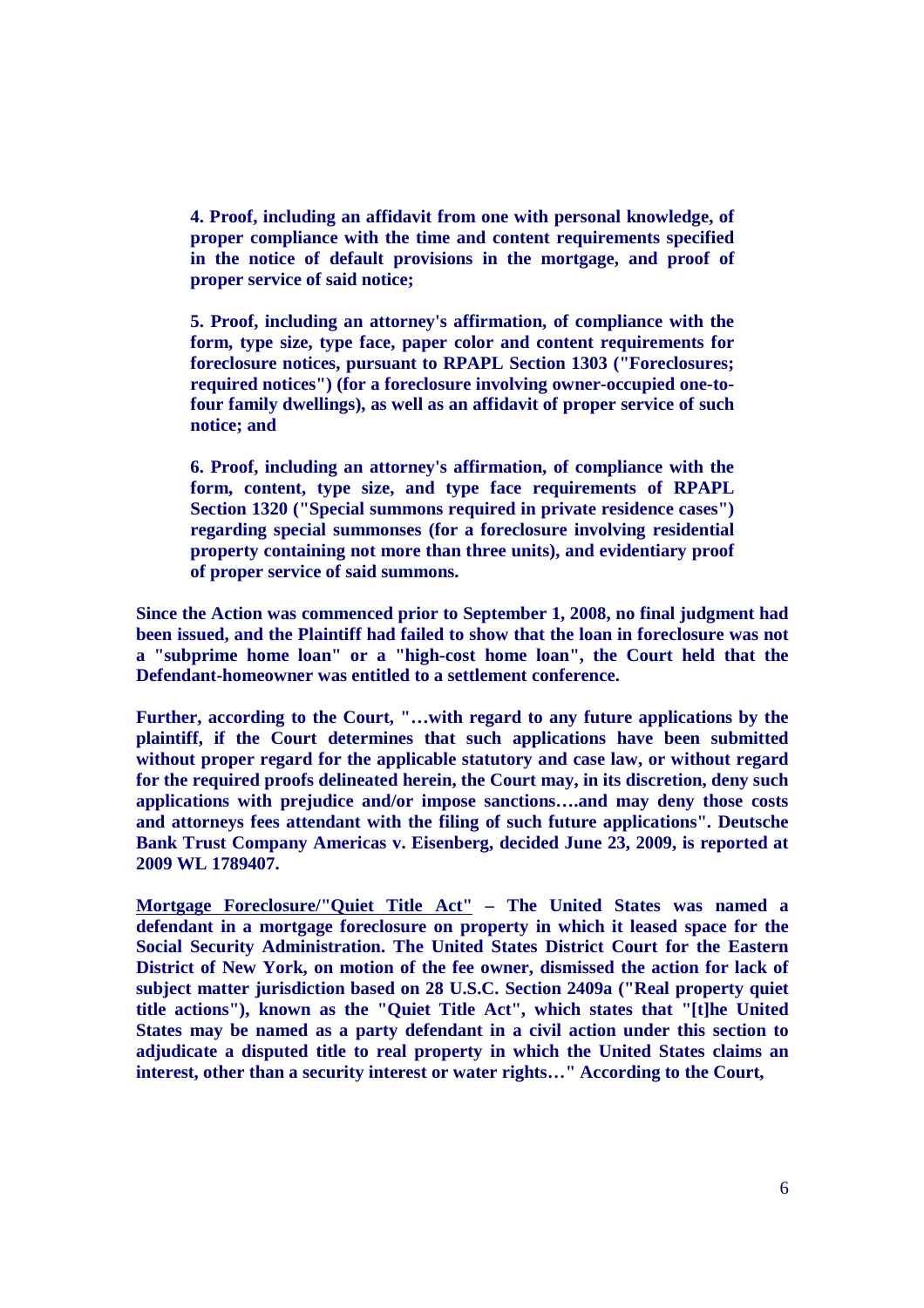**"[b]ecause the Quiet Title Act does not waive the sovereign immunity of the United States unless the United States holds an interest in real property adverse to the plaintiff, this action must be dismissed for lack of subject matter jurisdiction." United International Bank v. Redstone USA Corp., decided August 17, 2009, is reported at 2009 WL 2525132.**

**Mortgage Recording Tax – Form MT-15 ("Mortgage Recording Tax") is used to compute New York State's mortgage recording tax when a mortgage encumbers property in more than one locality and different rates of mortgage recording tax apply. A revised Form MT-15, which is effective October 1, 2009, has been issued by the New York State Department of Taxation and Finance. The form sets forth the mortgage recording tax rates in effect in each County as of October 1, and accounts for the change in the mortgage tax rate in Greene County on October 1 to \$1.25 for each \$100.00 of principal indebtedness secured. Revised Form MT-15 is posted at http://www.tax.state.ny.us/forms/form\_number\_order\_mt\_pt.htm.**

**New York City/Environmental Control Board ("ECB") Violations – Under a new "Penalty Relief Program", the base fine for an ECB violation can be paid without also paying interest, a penalty or a late fee, provided that the condition which caused the fine was cured. The Program applies to violations "in default" for which a hearing was scheduled before May 1, 2009. An application must be filed before December 21, 2009. See http://nyc.gov/html/dof/html/pdf/ecb/ecb\_faq.pdf.**

**Notices of Pendency – According to Real Property Actions and Proceedings Law Section 611 ("…property not exceeding six inches in width…"), an action may be maintained seeking the removal of an exterior wall encroaching not more than six inches onto adjoining property, provided that the action is brought within one year after the construction of the wall is completed. An Action to recover damages for the encroachment may be sought for one additional year, "and upon the satisfaction of the judgment for such damages the title of the plaintiff to the strip of land shall thereby be transferred to and vest in the defendant".**

**In Chan v. 2368 West 12th Street LLC, the Plaintiffs sought an Order requiring the removal of an encroachment onto their land which did not exceed six inches in width and moved for the cancellation of the notice of pendency filed in the Action. The Supreme Court, Kings County, denied that part of the Defendants' motion seeking to cancel the lis pendens. Even if the wall had been erected for more than one year when the Action was commenced and therefore could not be removed, the notice of pendency would remain in effect until the action for damages was completed; under the statute an award of damages could result in a transfer of title. This case, decided August 10, 2009, is reported at 2009 WL 2742757.**